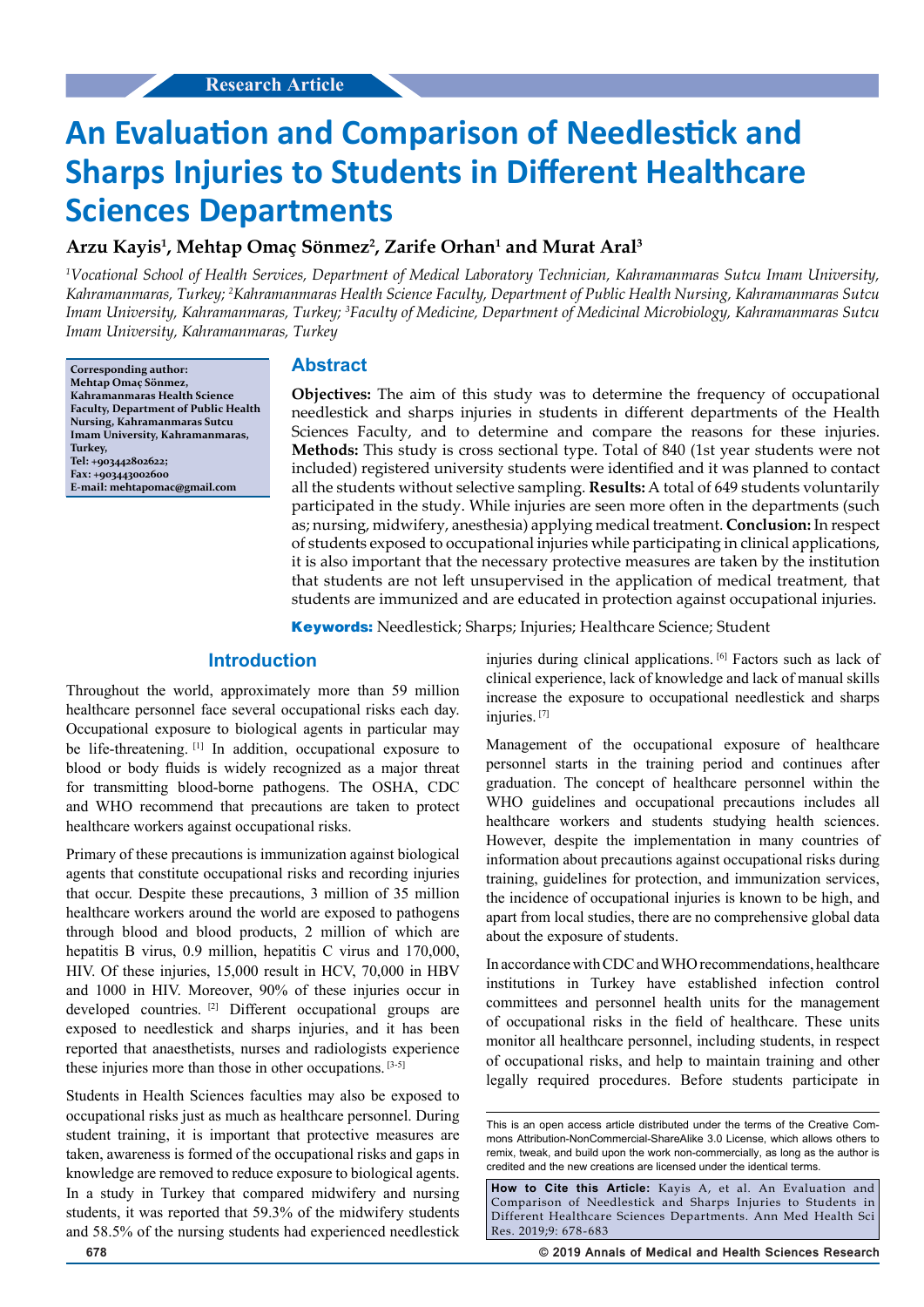clinical applications in the faculties where they are training, they are vaccinated against Hepatitis B and receive training in the management of occupational risk and clinic orientation.

The aim of this study was to determine the frequency of occupational needlestick and sharps injuries in students in different departments of the Health Sciences Faculty, and to determine and compare the reasons for these injuries.

#### **Research Methodology**

This study is cross sectional type. The research population was formed from 1500 university students, who were studying within the framework of health sciences (nursing, midwifery, anesthesia, emergency response and first aid, geriatric care, physiotherapy, medical documentation and secretarial studies, medical laboratory technicians) in the Kahramanmaras Sutcu Imam University, south of Turkey. In the spring term of 2017- 2018, a total of 840 registered students were identified (1st year students were not included). It was planned to contact all the students without selective sampling. A total of 649 students voluntarily participated in the study, giving an inclusion rate of 77.2%.

Within Health Sciences faculties in Turkey, the course duration in nursing and midwifery departments is a total of 4 years, with the last 3 years including both theory and practical clinical applications. The duration of anaesthesia, emergency response and first aid, geriatric care, physiotherapy, medical documentation and secretarial studies, and medical laboratory technician units are 2 years, with theory and clinical applications in the final year, and these educational courses are given within the Health Sciences Vocational Further Education Colleges. First-year students were not included in the research as they are not trained in clinical applications.

Following a scan of the relevant literature, a questionnaire was prepared by the researchers. The data collected in the questionnaire comprised socio-demographic characteristics and information about needlestick and sharps injuries (40 items).

The data were analyzed statistically using SPSS version 22.0 software. Results were stated as mean  $\pm$  standard deviation (SD) values. Comparisons of occupational risk exposure according to department and socio-demographic characteristics were made using Chi-square analysis. A logistic regression model was formed of the departments and the occupational injury status, and comparisons were made. Data were analyzed in a 95% confidence interval (CI). A value of  $p<0.05$  was accepted as statistically significant.

#### **Results**

The socio-demographic characteristics of the students are shown in Table 1. The students included in the study had a mean age of  $20.51 \pm 1.96$  years, with 60.2% aged <20 years. The majority of the students were female and in the second year of study. The departments in which the study participants were studying were nursing, midwifery, anaesthesia, medical secretarial studies, medical laboratory technician, geriatric care, emergency response, and physiotherapy, respectively. An occupational needlestick or sharps injury within the last year was reported by 43.9% of the students, and of this group, 55.4% were aged <20 years, 81.8% were female and 52.6% were in the

|                                              |     |                 | Table 1: Comparison of the socio-demographic variables of students and the frequency of occupational injuries. |                                           |              |  |  |
|----------------------------------------------|-----|-----------------|----------------------------------------------------------------------------------------------------------------|-------------------------------------------|--------------|--|--|
| <b>Variables</b>                             |     |                 |                                                                                                                | <b>Frequency of Occupational Injuries</b> |              |  |  |
|                                              |     | <b>Total</b>    | <b>Yes</b>                                                                                                     | <b>No</b>                                 |              |  |  |
|                                              | n   | $\frac{9}{6}$ * | $n (\%^*)$                                                                                                     | $n (\%^*)$                                |              |  |  |
| Age <20 years                                | 391 | 60.2            | 158 (55.4)                                                                                                     | 233 (64.0)                                |              |  |  |
| $21-22$ years                                | 204 | 30.5            | 104 (36.5)                                                                                                     | 100 (27.5)                                | 6.124/0.040  |  |  |
| >23 years                                    | 54  | 8.3             | 23(8.1)                                                                                                        | 31(8.5)                                   |              |  |  |
| Gender                                       |     |                 |                                                                                                                |                                           |              |  |  |
| Female                                       | 499 | 76.9            | 233 (81.8)                                                                                                     | 266 (73.1)                                |              |  |  |
| Male                                         | 150 | 23.1            | 52 (18.2)                                                                                                      | 98 (26.9)                                 | 6.773/0.006  |  |  |
| Year of study                                |     |                 |                                                                                                                |                                           |              |  |  |
| 2 <sub>nd</sub>                              | 415 | 63.9            | 150 (52.6)                                                                                                     | 265 (72.8)                                |              |  |  |
| 3rd                                          | 126 | 19.4            | 58 (20.4)                                                                                                      | 68 (18.7)                                 | 43.279/0.000 |  |  |
| 4th                                          | 108 | 16.6            | 77 (27.0)                                                                                                      | 31(8.5)                                   |              |  |  |
| <b>Department</b>                            |     |                 |                                                                                                                |                                           |              |  |  |
| Nursing                                      | 199 | 30.7            | 109 (38.2)                                                                                                     | 90(24.7)                                  |              |  |  |
| Midwifery                                    | 131 | 20.2            | 82 (28.8)                                                                                                      | 49 (13.5)                                 |              |  |  |
| Anesthesia                                   | 87  | 13.4            | 45 (15.8)                                                                                                      | 42 (11.5)                                 |              |  |  |
| Physiotherapy                                | 28  | 4.3             | 11(3.9)                                                                                                        | 17(4.7)                                   |              |  |  |
| Emergency<br>Technician                      | 37  | 5.7             | 8(2.8)                                                                                                         | 29(8.0)                                   |              |  |  |
| <b>Medical Secretary</b>                     | 65  | 10.0            | 4(1.4)                                                                                                         | 61(16.8)                                  | 89.687/0.000 |  |  |
| Geriatric Care                               | 45  | 6.9             | 12(4.2)                                                                                                        | 33(9.1)                                   |              |  |  |
| <b>Medical Laboratory</b><br>Technician      | 57  | 8.8             | 14(4.9)                                                                                                        | 44 (11.8)                                 |              |  |  |
| Total                                        | 649 | 100.0           | 285 (43.9)                                                                                                     | 364 (56.1)                                |              |  |  |
| *Column Percentage ** Chi-square test p<0.05 |     |                 |                                                                                                                |                                           |              |  |  |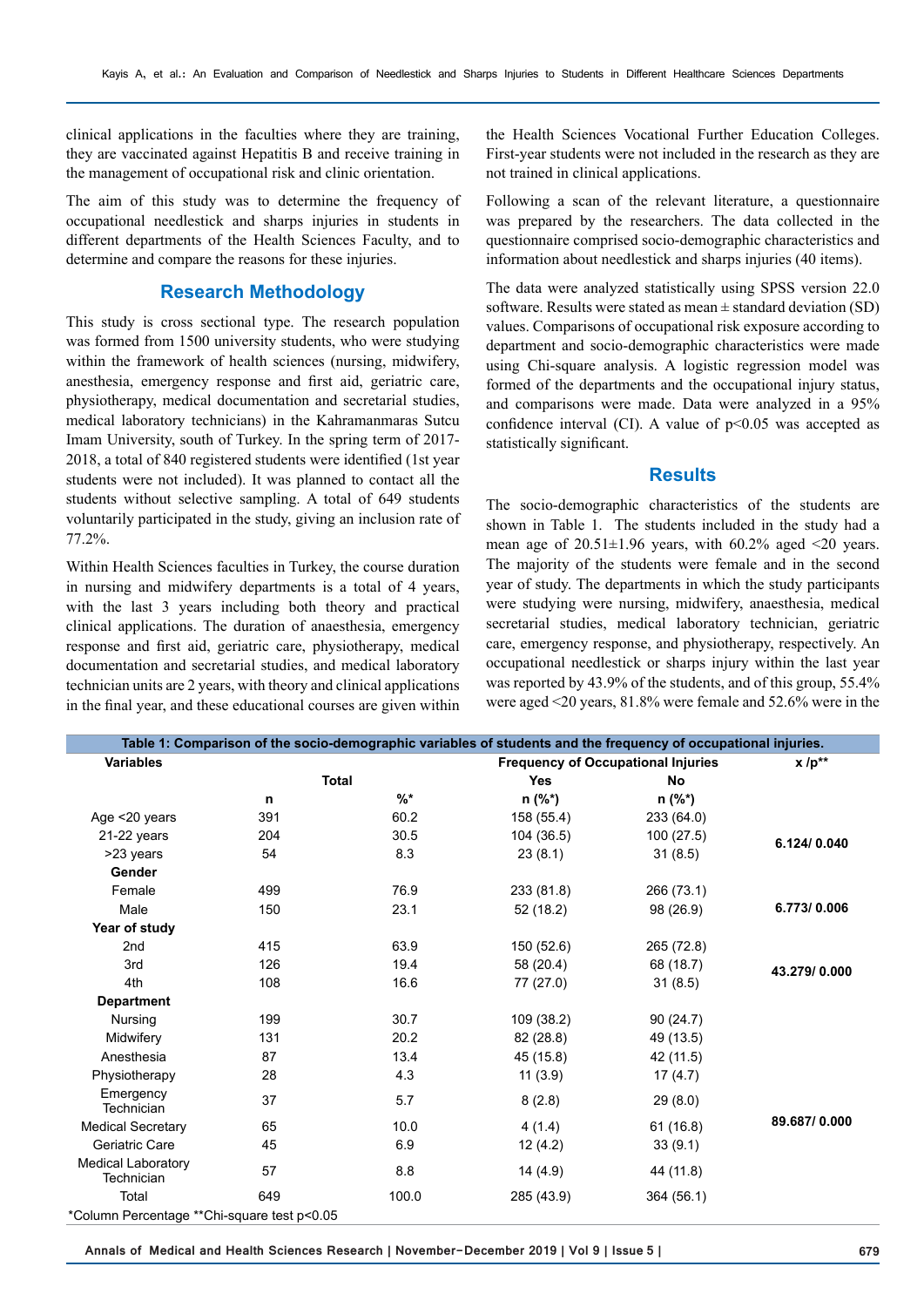second year of study. When evaluated according to department, the students who had experienced injury within the last year were in the nursing (38.2%), midwifery (28.8%), anaesthesia (15.8%), physiotherapy (39%), medical laboratory technician (4.9%), geriatric care (4.2%), emergency response (2.8%) and medical secretarial studies (1.4%) departments [Table 1].

Comparisons of some characteristics of the needlestick and sharps injuries according to department are shown in Table 2. More than half of the students who experienced a needlestick or sharps injury within the last 12 months were in the midwifery, nursing and anaesthesia departments.

Students in the medical secretarial studies department experienced the fewest needlestick and sharps injuries in the previous year. When the contamination status of the material causing the injury was questioned, 23.9% of the students stated that they were injured with contaminated material. Nearly all of the injuries (97.9%) were to the hands. Most of the injuries occurred while preparing treatment, taking blood or performing an injection. Of the nursing students, 27.5% were injured with contaminated material, 51.4% with an injector needle, 33.9%

while performing an injection and almost all were injured in the hands.

Half of the emergency medicine technicians and geriatric care students were injured with infected material and none of the medical secretarial studies students. The materials causing the most injuries were injector needle, followed by broken ampoule glass fragments. Other than the hands as the body area injured, 1 student in midwifery was injured in the abdomen and 1 student from the midwifery, nursing and physiotherapy departments in the arm. Although the reasons for the injury varied according to the departments, it was seen to be generally while performing an injection, taking blood or breaking an ampoule. Students in the medical secretarial studies department reported that they were injured by sharp materials in the working environment, and all of these stated that the injury occurred in the pathology or other laboratory secretarial units. The mean number of injuries within the previous year is shown in Table 3. The frequency of injuries of the students was  $0.53 \pm 1.25$  (min.-max.:1-10). Within the 1-year period, the most frequently injured students were seen to be those in the nursing and anaesthesia departments.

| Table 2: Characteristics of needlestick injuries according to departments. |                         |                |                                               |                                 |                              |                                               |                                            |                                     |                                                                  |               |
|----------------------------------------------------------------------------|-------------------------|----------------|-----------------------------------------------|---------------------------------|------------------------------|-----------------------------------------------|--------------------------------------------|-------------------------------------|------------------------------------------------------------------|---------------|
| <b>Departments of Health Science</b>                                       |                         |                |                                               |                                 |                              |                                               |                                            |                                     |                                                                  |               |
| <b>Variables of</b><br>Occupational<br><b>Exposure</b>                     | Total n=285<br>$n$ (%*) | <b>Nursing</b> | <b>Midwifery</b><br>n=199 n (%*) n=131 n (%*) | Anesthesia<br>n=87 n<br>$(%^*)$ | Physiotherapy<br>n=28 n (%*) | Emergency<br><b>Technician</b><br>n=37 n (%*) | <b>Medical</b><br>Secretary<br>n=65 n (%*) | Geriatric<br>Care n=45 n<br>$(%^*)$ | <b>Medical</b><br>Laboratory<br><b>Technician</b><br>n=57 n (%*) | $X^2/p^{**}$  |
| Needlestick injury within the last year                                    |                         |                |                                               |                                 |                              |                                               |                                            |                                     |                                                                  |               |
| Yes                                                                        | 285 (43.9)              | 109 (54.8)     | 82 (62.6)                                     | 45 (51.7)                       | 11(39.3)                     | 8(21.6)                                       | 4(6.2)                                     | 12(26.7)                            | 14 (24.6)                                                        |               |
| No                                                                         | 364 (56.1)              | 90(45.2)       | 49 (37.4)                                     | 42 (48.3)                       | 17(60.7)                     | 29 (78.4)                                     | 61 (93.8)                                  | 36 (73.3)                           | 43 (75.4)                                                        | 57.805/0.000  |
| Was the last injury with contaminated needle stick materials?              |                         |                |                                               |                                 |                              |                                               |                                            |                                     |                                                                  |               |
| Yes                                                                        | 68 (23.9)               | 30(27.5)       | 15(18.3)                                      | 6(13.3)                         | 2(18.2)                      | 4(50.0)                                       | 0(0.0)                                     | 6(50.0)                             | 5(35.7)                                                          |               |
| No                                                                         | 190 (66.7)              | 69 (63.3)      | 63 (76.8)                                     | 35 (77.8)                       | 7(63.6)                      | 2(25.0)                                       | 4(100.0)                                   | 6(50.0)                             | 5(35.7)                                                          | 30.679/0.006  |
| Unknown                                                                    | 27(9.5)                 | 10(9.2)        | 4(4.9)                                        | 4(8.9)                          | 2(18.2)                      | 2(25.0)                                       | 0(0.0)                                     | 0(0.0)                              | 4(28.6)                                                          |               |
|                                                                            |                         |                |                                               |                                 | <b>Needlestick materials</b> |                                               |                                            |                                     |                                                                  |               |
| Injector needle                                                            | 124 (43.5)              | 56 (51.4)      | 38 (46.3)                                     | 10(22.2)                        | 5(45.5)                      | 3(37.5)                                       | 4 (100.0)                                  | 7(58.3)                             | 5(35.7)                                                          |               |
| Intravenous needle                                                         | 4(1.4)                  | 0(0.0)         | 1(1.2)                                        | 0(0.0)                          | 1(9.1)                       | 0(0.0)                                        | 0(0.0)                                     | 0(0.0)                              | 2(14.3)                                                          |               |
| Intracatheter                                                              | 24 (8.4)                | 12 (11.0)      | 6(7.3)                                        | 2(4.4)                          | 0(0.0)                       | 1(12.5)                                       | 0(0.0)                                     | 1(8.3)                              | 2(14.3)                                                          |               |
| Suture needle                                                              | 2(0.7)                  | 0(0.0)         | 0(0.0)                                        | 0(0.0)                          | 1(9.1)                       | 1(12.5)                                       | 0(0.0)                                     | 0(0.0)                              | 0(0.0)                                                           |               |
| Lancet needle                                                              | 4(1.4)                  | 1(0.9)         | 3(3.7)                                        | 0(0.0)                          | 0(0.0)                       | 0(0.0)                                        | 0(0.0)                                     | 0(0.0)                              | 0(0.0)                                                           | 201.854/0.000 |
| <b>Surgical Blade</b>                                                      | 2(0.7)                  | 1(0.9)         | 0(0.0)                                        | 0(0.0)                          | 0(0.0)                       | 0(0.0)                                        | 0(0.0)                                     | 3(25.1)                             | 1(7.1)                                                           |               |
| Ampoule and glass<br>shards                                                | 113 (39.6)              | 36 (33.0)      | 33(40.2)                                      | 33 (73.3)                       | 4 (36.3)                     | 3(37.5)                                       | 0(0.0)                                     | 0(0.0)                              | 1(7.1)                                                           |               |
| Other materials                                                            | 12(1.8)                 | 3(2.8)         | 1(1.2)                                        | 0(0.0)                          | 0(0.0)                       | 0(0.0)                                        | 0(0.0)                                     | 1(8.3)                              | 3(21.4)                                                          |               |
|                                                                            |                         |                |                                               |                                 | Injured area of the body     |                                               |                                            |                                     |                                                                  |               |
| Hands                                                                      | 279 (97.9)              | 108 (99.1)     | 80 (97.6)                                     | 45 (100.0)                      | 10 (90.9)                    | 8(100.0)                                      | 4 (100.0)                                  | 12 (100.0)                          | 12 (85.7)                                                        |               |
| Arms                                                                       | 3(1.1)                  | 1(0.9)         | 1(1.2)                                        | 0(0.0)                          | 1(9.1)                       | 0(0.0)                                        | 0(0.0)                                     | 0(0.0)                              | 1(7.1)                                                           | 38.180/0.000  |
| Abdomen                                                                    | 2(0.7)                  | 0(0.0)         | 1(1.2)                                        | 0(0.0)                          | 0(0.0)                       | 0(0.0)                                        | 0(0.0)                                     | (0.0)                               | 0(0.0)                                                           |               |
| Other                                                                      | 1(0.4)                  | 0(0.0)         | 0(0.0)                                        | 0(0.0)                          | 0(0.0)                       | 0(0.0)                                        | 0(0.0)                                     | 0(0.0)                              | 1(7.1)                                                           |               |
| Circumstances leading to injury                                            |                         |                |                                               |                                 |                              |                                               |                                            |                                     |                                                                  |               |
| While taking blood                                                         | 32(11.3)                | 11(10.1)       | 8(9.8)                                        | 3(6.7)                          | 1(9.1)                       | 1(12.5)                                       | 0(0.0)                                     | 4(33.3)                             | 4(36.4)                                                          |               |
| While performing<br>treatment                                              | 59 (20.9)               | 25 (22.9)      | 23(28.0)                                      | 5(11.1)                         | 3(27.3)                      | 1(12.5)                                       | 0(0.0)                                     | 1(8.3)                              | 1(9.1)                                                           |               |
| While inserting an<br>intravenous needle                                   | 5(1.8)                  | 1(0.9)         | 0(0.0)                                        | 0(0.0)                          | 0(0.0)                       | 1(12.5)                                       | 0(0.0)                                     | 0(0.0)                              | 3(27.3)                                                          |               |
| Broken ampoule                                                             | 108 (38.3)              | 14 (12.8)      | 33(40.2)                                      | 32(71.1)                        | 3(27.3)                      | 2(25.0)                                       | 0(0.0)                                     | 1(8.3)                              | 0(0.0)                                                           | 174.162/0.000 |
| While inserting an<br>intracatheter                                        | 29 (10.3)               | 14 (12.8)      | 7(8.5)                                        | 2(4.4)                          | 1(9.1)                       | 1(12.5)                                       | 0(0.0)                                     | 2(16.7)                             | 2(18.2)                                                          |               |
| While performing an<br>injection                                           | 33(11.7)                | 37 (33.9)      | 8(9.8)                                        | 3(6.7)                          | 1(9.1)                       | 2(25.0)                                       | 0(0.0)                                     | 4 (33.3)                            | 1(9.1)                                                           |               |
| Other                                                                      | 16(5.7)                 | 7(6.4)         | 3(3.7)                                        | 0(0.0)                          | 2(18.2)                      | 0(0.0)                                        | 4 (100.0)                                  | 0(0.0)                              | 0(0.0)                                                           |               |

**680 Annals of Medical and Health Sciences Research | November-December 2019 | Vol 9 | Issue 5 |**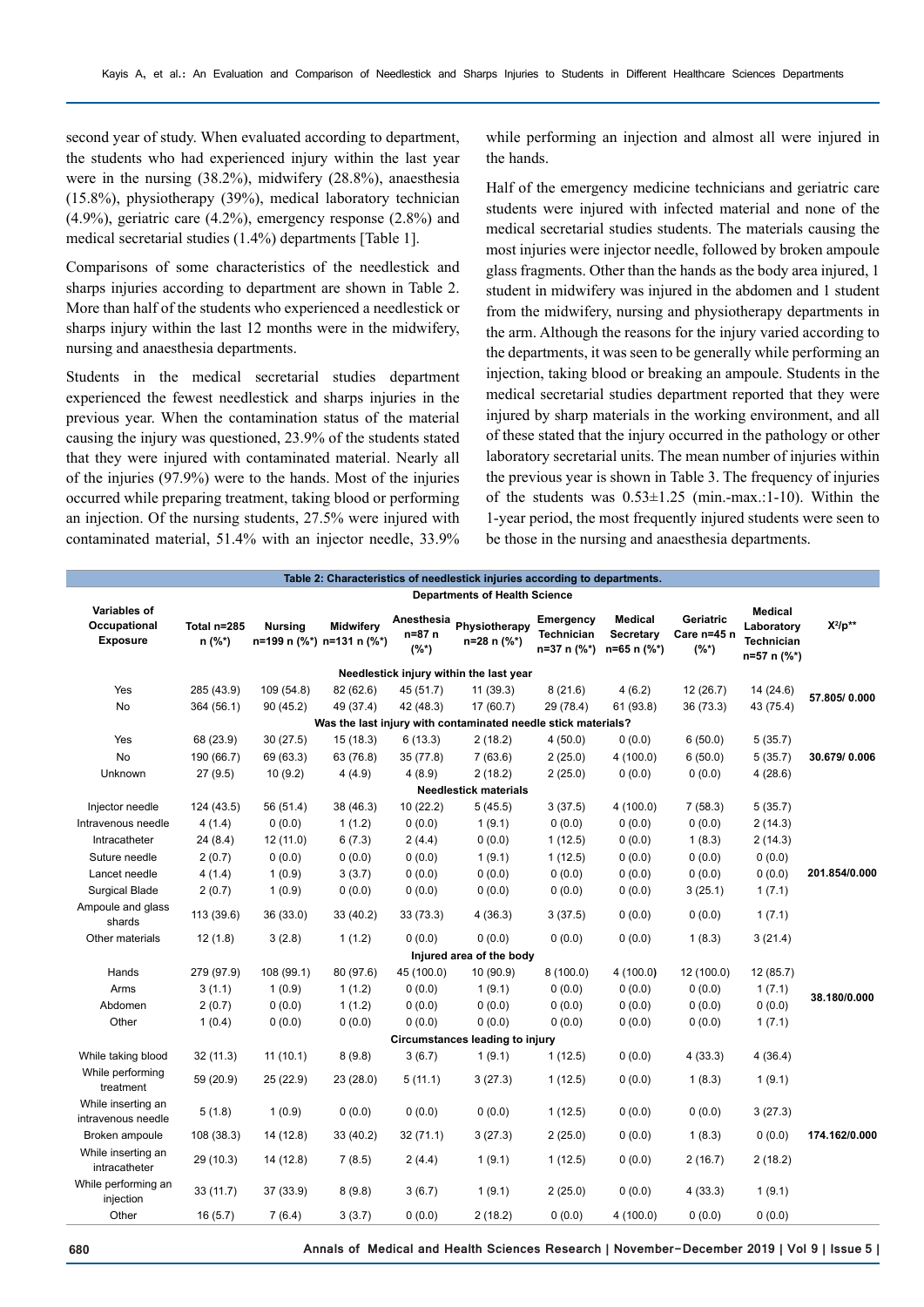| Table 3: Mean frequency of occupational injuries in students in different departments of health science. |                                            |          |  |  |  |
|----------------------------------------------------------------------------------------------------------|--------------------------------------------|----------|--|--|--|
| <b>Departments of Health Science</b>                                                                     | Frequency of Injuries within the last year |          |  |  |  |
|                                                                                                          | $X \pm SS$                                 | Min-max  |  |  |  |
| Nursing                                                                                                  | $1.43 \pm 0.91$                            | $0 - 5$  |  |  |  |
| Midwifery                                                                                                | $0.96 \pm 1.53$                            | $0 - 10$ |  |  |  |
| Anesthesia                                                                                               | $1.06 \pm 2.12$                            | $0 - 10$ |  |  |  |
| Physiotherapy                                                                                            | $0.50 \pm 1.07$                            | $0 - 4$  |  |  |  |
| Emergency Technician                                                                                     | $0.05 \pm 0.22$                            | $0 - 1$  |  |  |  |
| <b>Medical Secretary</b>                                                                                 | $0.09 \pm 0.42$                            | $0 - 3$  |  |  |  |
| Geriatric Care                                                                                           | $0.31 \pm 0.70$                            | $0 - 3$  |  |  |  |
| Medical Laboratory Technician                                                                            | $0.08 \pm 0.28$                            | $0 - 1$  |  |  |  |
| Total                                                                                                    | $0.53 \pm 1.25$                            | $1 - 10$ |  |  |  |

**Table 4: Logistic regression analysis of odds ratio (OR) for the status of occupational injuries in students in different departments of Health** 

| Science.                                                                 |          |         |           |              |
|--------------------------------------------------------------------------|----------|---------|-----------|--------------|
| <b>Departments of Health Science</b><br>(Reference category: be injured) | в        | p-value | <b>OR</b> | 95% CI       |
| Nursing                                                                  | 1.294    | 0.001   | 3.647     | 1.709-7.781  |
| Midwifery                                                                | 1.533    | 0.000   | 4.634     | 2.107-10.189 |
| Anesthesia                                                               | 1.207    | 0.001   | 3.344     | 1.594-7.012  |
| Physiotherapy                                                            | 0.793    | 0.113   | 2.209     | 0.828-5.893  |
| <b>Emergency Technician</b>                                              | $-0.158$ | 0.755   | 0.853     | 0.316-2.309  |
| <b>Medical Secretary</b>                                                 | $-1.628$ | 0.007   | 0.196     | 0.060-0.639  |
| Geriatric Care                                                           | 0.64     | 0.889   | 1.066     | 0.433-2.626  |
| Medical Laboratory Technician                                            | $0^a$    | 0       | 0         | 0            |
| <sup>a</sup> This parameter is set to zero because it is redundant.      |          |         |           |              |

Nominal logistic regression analysis was applied to the injury status and departments. The results are shown in Table 4.

In the nominal logistic regression analysis, four departments were significant in the final regression model and accounted for 32.2% of the variability in the status of occupational injuries  $(R2 = 0.135, p<0.001)$ . Nursing  $(OR = 3.647, 95\% \text{ CI} [1.709,$ 7.781]), midwifery (OR = 4.634, 95% CI [2.107, 10.189]) and Anesthesia (OR = 3.344, 95% CI [1.594, 7.012]) had high odds in the status of occupational injuries [Table 4].

#### **Discussion**

Throughout the practical training periods of students in Health Sciences departments, they are exposed to occupational risks of needlestick and sharps injuries. In many countries, there are guidelines and preventative measures to protect healthcare personnel against needlestick and sharps injuries after graduating from training, healthcare institutions and hospitals monitor the occupational exposure of healthcare workers and are responsible for in-service training. Despite sufficient equipment and knowledge to protect healthcare personnel, occupational exposure remains at a high level in several countries. Other than local studies of this area in literature, there are insufficient comprehensive studies of students in Health Sciences departments.

Almost half of the students in the current study reported that they had experienced a needlestick or sharps injury within the last year. Studies of this subject in literature have been mostly conducted on nursing and medical students. In a case-control study by Dante in 2014, 239 of 2514 nursing students reported that they had experienced an injury and 187 had been exposed to

bodily fluids. [8] Studies in developing countries have shown that healthcare workers and students have insufficient knowledge and rates of exposure to biological agents are high. [9]

In the current study, which compared the socio-demographic characteristics with the injury status of students in different Health Sciences departments, it was determined that female students aged<20 years, in the second year of study (the first year of starting clinical applications), in nursing, midwifery and anaesthesia departments, were exposed to more injuries ( $p<0.05$ ). That students aged <20 years in the first year of participating in clinical applications experienced significantly more injuries could be attributed to lack of knowledge and experience and not having yet acquired a sufficient level of manual skills. This was consistent with previous findings in literature that have shown that the lack of experience of students, insufficient knowledge of precautions to be taken and lack of clinical skills increase the rates of occupationally acquired infections. [9]

In the guidelines published by the WHO for protection against HIV/AIDS, it is emphasized that attention must be paid to protective precautions within the theory and practical training of students. In several studies of nursing students in Turkey, it has been determined that one third experienced occupational injury and very few reported the injury. [10] Studies conducted on healthcare workers have reported a frequency of 32.4% sharps injuries, at rates of 29% in nurses, 73% in surgeons, 73% in gynecologists and 40% in dentists. [11] Recent studies in Kuwait, Nigeria, and Saudi Arabia have identified that NSIs are a leading cause of occupational injury in the workplace. [12-14] In a study of nursing students in Jordan, the injury rate was reported as 26.2%. [15]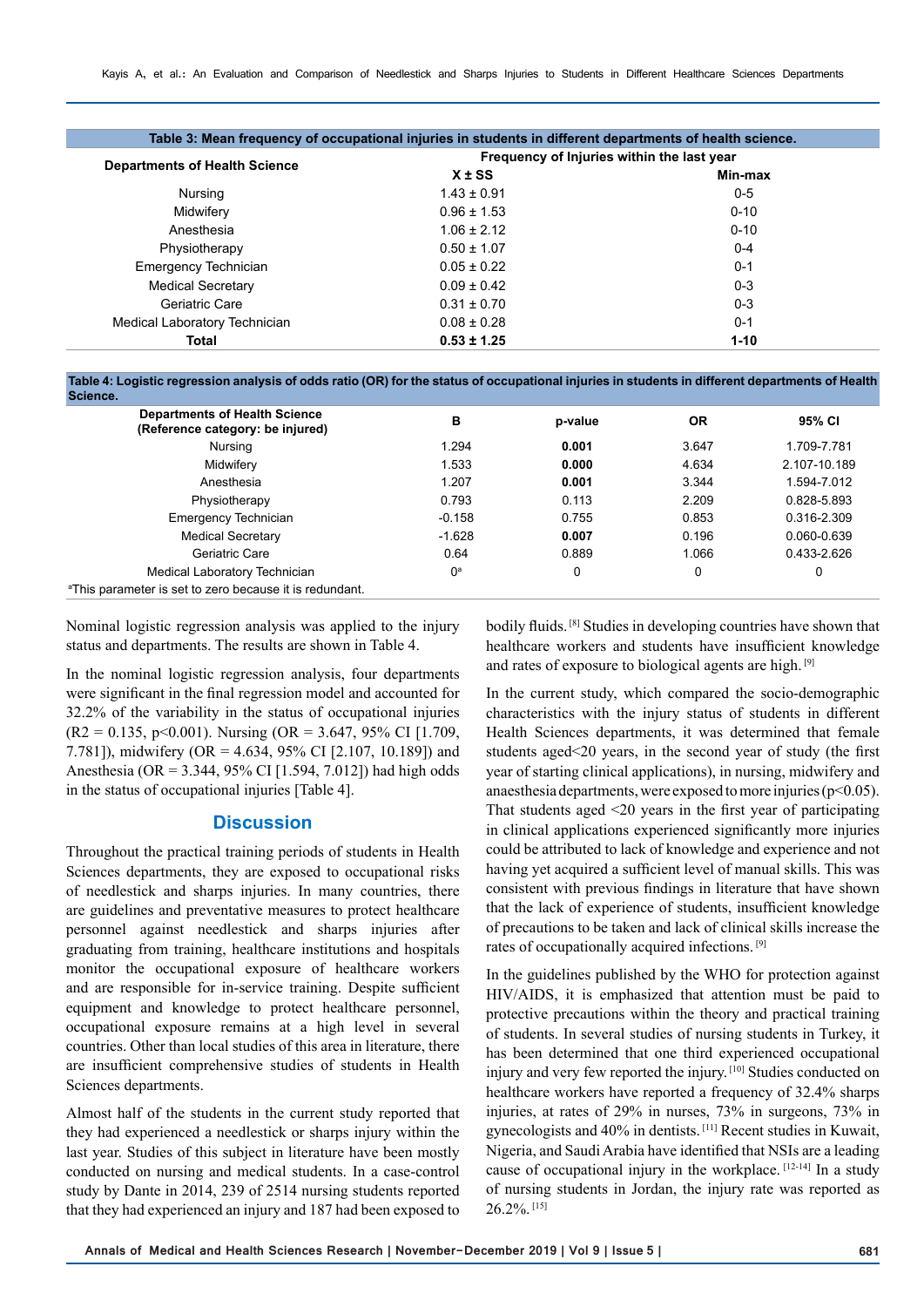Within the Health Sciences departments, students in the medical secretarial studies department were exposed to the fewest occupational injuries in the current study. The material causing injury to medical secretarial students was not contaminated and all were an injector needle. Although students in the medical secretarial studies department are not authorized to perform medical treatment, they reported injuries sustained from injector needles left in the working environment (on the registration desk). These injuries to medical secretarial students show that healthcare workers who are authorized to perform treatments in healthcare institutions do not take sufficient precautions in the disposal of materials used, as they left sharp objects in the working environment. As expected, more than half the nursing and midwifery students in the current study were exposed to occupational injuries. This can be explained by the lack of manual skills and the fact that nursing and midwifery students perform more invasive interventions than students in other departments. Of the students who experienced occupational injury, 23.9% were injured by contaminated material. When evaluated by department, it was reported that half of the emergency response and geriatric care students were injured by contaminated material. In a study of nursing students in China, 59.9% were reported to have been injured by a syringe needle, and 41.5% of these had been using it on a patient.  $[16]$  In the current study, the most common cause of injury was injector needle, and broken ampoule and glass shards. Almost all the injured students were injured in the hands. It has been previously reported that the most injuries to healthcare workers are caused by hypodermic needle (42.1%), suture needle (31.9%), and glass items (15.8%). [17,18] Several studies have reported that injuries occur during injections. [19]

In the current study, 33.9% of the nursing students reported that they were injured while performing an injection. In total, most of the students were injured while breaking an ampoule, applying treatment (injection, administering drugs etc) and taking blood. A significant difference was seen between the frequency of injury in students in departments which apply treatment more often, such as nursing, midwifery and anaesthesia, and in the students of departments which apply treatment less [Table 2]. That the mean number of injuries within the last year was greatest in nursing, midwifery and anaesthesia students in the current study was consistent with findings in literature [Table 3]. Various studies have shown that compared to other healthcare workers, nurses are more likely to be at risk of exposure to occupational injury. [20-22]

In this study, the relationship between exposure to injury and the department of study was evaluated with regression analysis. The results showed that those studying in nursing, midwifery and anaesthesia departments had at least a 1-fold greater risk of exposure to occupational injury [Table 4].

### **Conclusion**

In conclusion, students in Health Sciences departments may be exposed to needlestick and sharps injuries during practical training. While injuries are seen more often in the departments

applying medical treatment, students in departments that do not apply medical treatment or are auxiliary to medical treatment were seen to be injured less often that students in departments not performing medical treatment were exposed to injuries shows that precautions were not taken at a sufficient level in the application area. There is a need for further studies to determine the frequency of occupational injury to students in healthcare departments, the causal factors and risk management. In respect of students exposed to occupational injuries while participating in clinical applications, it is also important that the necessary protective measures are taken by the institution that students are not left unsupervised in the application of medical treatment, that students are immunized and are educated in protection against occupational injuries.

#### **Competing Interest**

The authors declare that they have no competing interests.

#### **References**

- 1. World Health Organization. Working Together for Health: World Health Report. Geneva: Switzerland, 2006.
- 2. WHO/ILO Joınt Guidelines on Health Services and HIV/AIDS TMEHS/2005-8, International Labour Office, Geneva, 2005
- 3. Reddy S, Joseph V, Liu Z, Straker T. Characteristics of Sharp Injuries in Anaesthesia Providers in New York State: A cross-sectional Study. J Clin Diagn Res. 2018;12:6-11.
- 4. Balouchi A, Shahdadi H, Ahmadidarrehsima S, Rafiemanesh H. The frequency,causes and prevention of needlestick injuries in nurses of Kerman: A cross-sectional study. J Clin Diagn Res. 2015;9:DC13- DC15.
- 5. Makary MA, Al-Attar A, Holzmueller CG, Sexton JB, Syin D, Gilson MM, et al. Needlestick injuries among surgeons in training. N Engl J Med. 2007;356:2693-2699.
- 6. Oren B, Zengin, N. Assessing Health Threatening Problems among Nursing or Midwifery Students during the Clinical Education Course in Turkey. Iranian Journal of Public Health. 2019;48:85-94.
- 7. Braeckman L, Verbrugghe M, Janssens H, Verpraet R, Cobbaut L. Awareness, Knowledge, and Practices Regarding Occupational Hazards among Medical Students: A Longitudinal Study Before and After Admission as Trainees. Journal of Occupational and Environmental Medicine. 2017;59:e41-e45.
- 8. Dante A, Natolini M, Graceffa G, Zanini A, Palese A. The effects of mandatory preclinical education on expo-sure to injuries as reported by Italian nursing students a 15-year case-control, multicentre study. J Clin Nurs. 2014;23:900-904.
- 9. Rahiman F, Chikte U, Hughes GD. Nursing students' knowledge, attitude and practices of infection prevention and control guidelines at a tertiary institution in the Western Cape: A cross sectional study. Nurse Education Today. 2018;69:20-25.
- 10. Sagbas S. Evaluation of Knowledge, Attitudes and Behaviors of Student Nurses towards Employee Security. International Journal of Caring Sciences. 2018;11:464-470.
- 11. Abdulmageed SS, Allabasi F, Alradi M, Alghanaim N, Banjar S, Alnakhli M. Assessment of occupational exposure to sharp injuries among health care workers in King Abdulaziz University Hospital. Int J Community Med Public Health. 2018;5:1756-1761.
- 12. Wilburn SQ, Eijkemans G. Preventing Needlestick Injuries among Healthcare Workers: A WHO-ICN Collaboration. International Journal of Occupational and Environmental Health. 2004;10:451-456.
- 13. Mehta A, Rodrigues C, Singhal T, Lopes N, D'Souza N, Sathe K, et